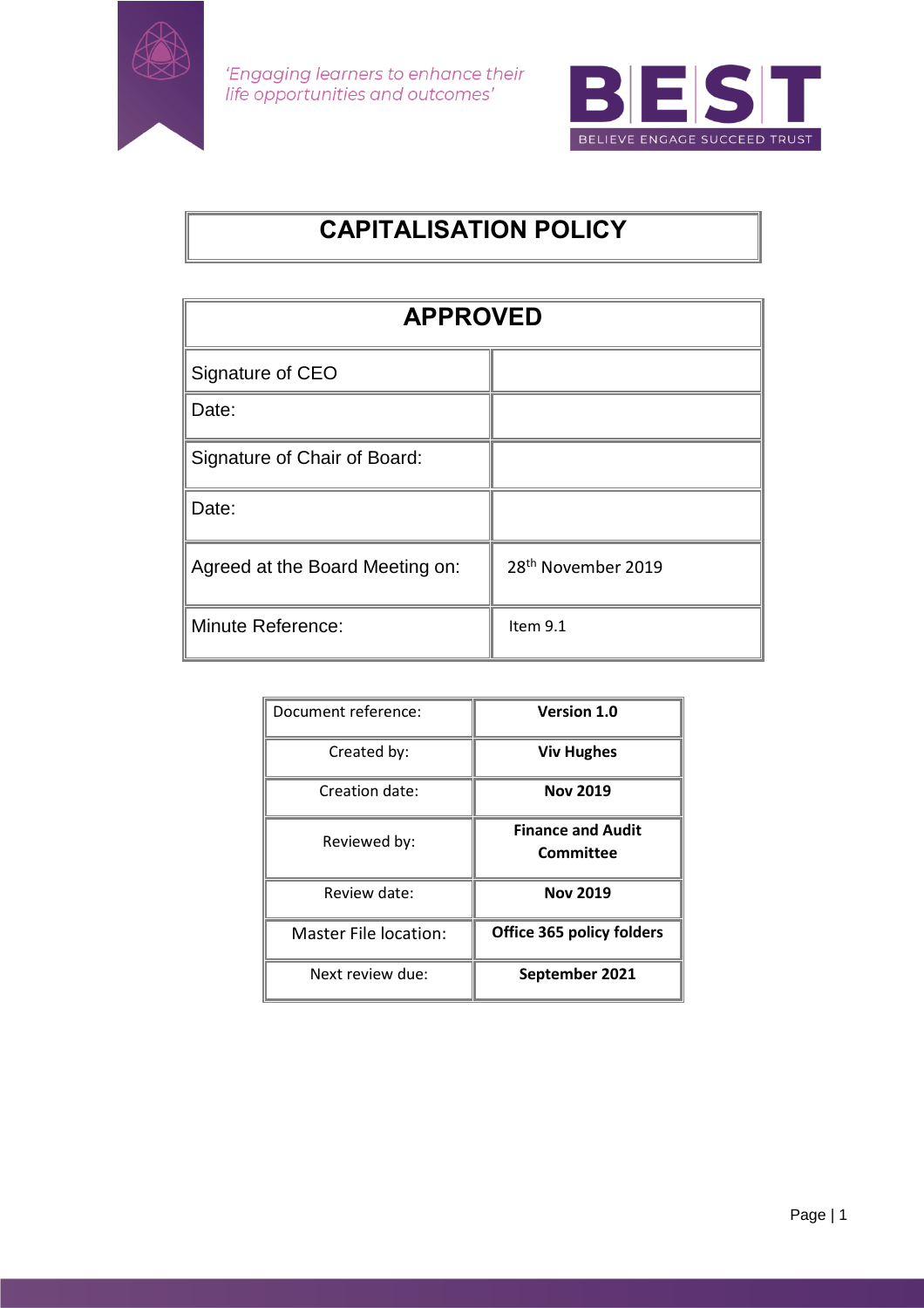## **CONTENTS**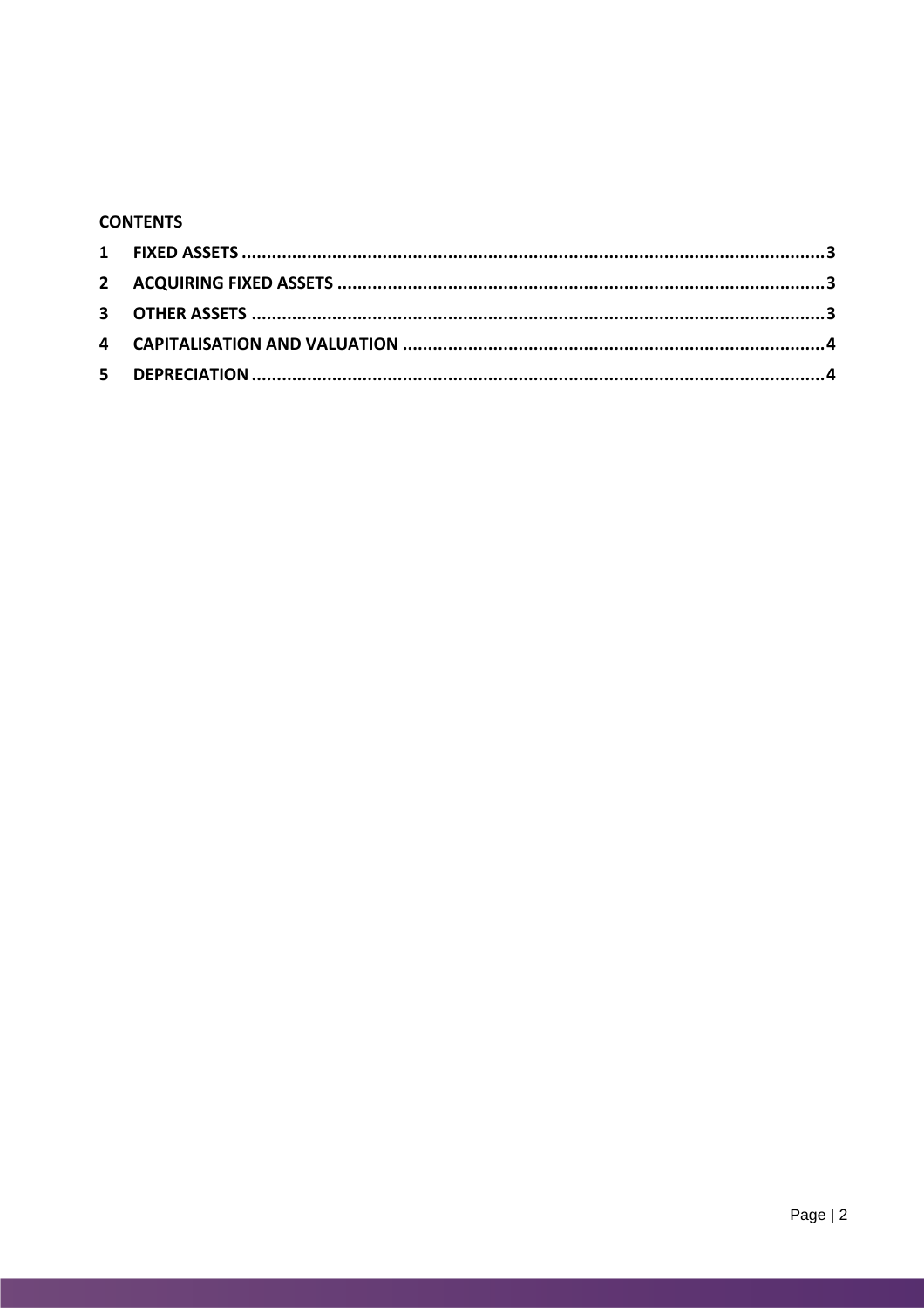This Capitalisation Policy<sup>1</sup> applies to all schools within the Believe Engage Succeed Trust.

# <span id="page-2-0"></span>**1 FIXED ASSETS**

A fixed asset is a property that meets all of the following requirements:

- tangible in nature
- has a useful life of longer than the current fiscal year, and
- is of significant value.

# <span id="page-2-1"></span>**2 ACQUIRING FIXED ASSETS**

# 2.1. Donation, Purchase or Self-constructed

Fixed assets may be acquired through donation, purchase, or may be self-constructed. The asset value for donations will be the fair market value at the time of the donation. The asset value, when purchased, will be the initial cost plus the trade-in value of any old asset given up, plus all costs related to placing the asset into operation. The cost of self-constructed assets will include both the materials used and the cost of labour involved in the construction of the asset.

## 2.2. Land and /buildings inherited from LA

Land and buildings inherited from the local education authority are stated in the balance sheet at valuation on the basis of depreciated replacement cost, as the open market value for existing use, is not readily obtainable. Freehold land is not depreciated. Equipment inherited from the local education authority is included in the balance sheet at valuation. Inherited equipment is depreciated on a straight-line basis over its remaining useful economic life.

Tangible fixed assets acquired since the Academy Trust was established are included in the accounts at cost.

# 2.3. Specific Grants

Where tangible fixed assets have been acquired with the aid of specific grants, either from the government or from the private sector, they are included in the Balance Sheet at cost and depreciated over their expected useful economic life. The related grants are credited to a restricted fixed asset fund in the Statement of Financial Activities and carried forward in the Balance Sheet. Depreciation on such assets is charged to the restricted fixed asset fund in the Statement of Financial Activities so as to reduce the fund over the useful economic life of the related asset on a basis consistent with the Trust's depreciation policy.

#### <span id="page-2-2"></span>**3 OTHER ASSETS**

Detailed records shall be maintained in-house for all items that should be safeguarded from loss. The CFO in consultation with an independent auditor shall determine the items that are to be considered as "other assets".

 $\overline{a}$ <sup>1</sup> Adapted from The Link Academy Trust and The Albany Academy Trust.